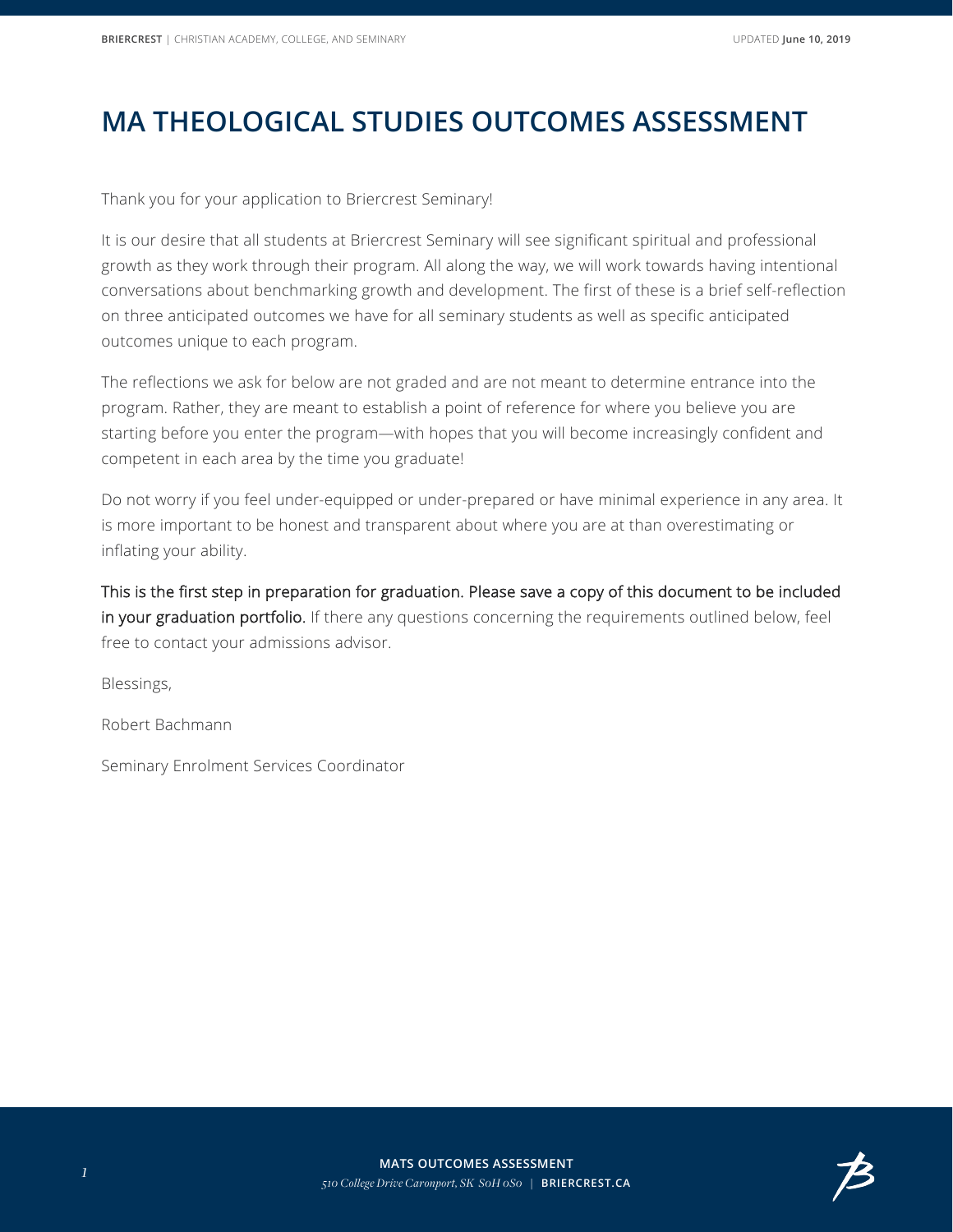## **SEMINARY OUTCOMES**

*I.* Reflect on your current confidence and ability to articulate an evangelical theology that arises out of scripture and finds expression in all areas of life and ministry.

Choose a score from 1–10 (1 being low, 10 being high). 1



Provide a brief statement on why you selected this rating (max. 300 words).

*II.* Reflect on your preparedness for serving the local church and its global mission.

Choose a score from 1–10 (1 being low, 10 being high). 1

 $\left| \rule{0pt}{10pt} \right.$ 

Provide a brief statement on why you selected this rating (max. 300 words).

*III.* Reflect on your maturity as a disciple of Jesus by focusing on the fruit as may be presentable and identified by others who know you.

Choose a score from 1–10 (1 being low, 10 being high). 1



Provide a brief statement on why you selected this rating (max. 300 words).